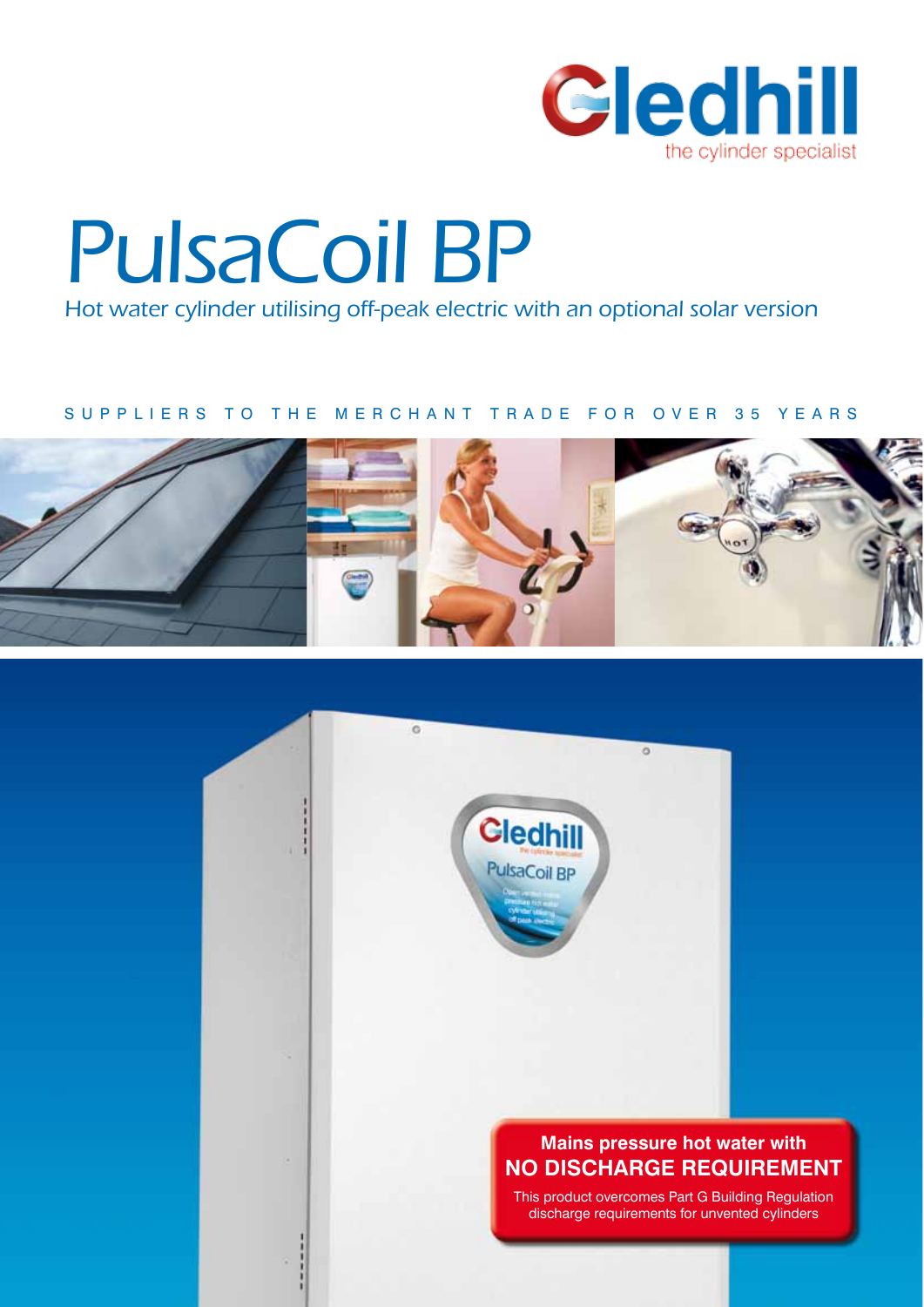# PulsaCoil BP

Gledhill Building Products, one of the UK's leading manufacturers of stainless steel and copper cylinders, has now developed the PulsaCoil BP. This thermal storage cylinder provides mains pressure hot water utilising off-peak electric and is specifically designed for use in new build apartments.

The PulsaCoil BP provides cost-effective, trouble-free installation and its advanced construction ensures long-life.

With the cylinder being an open vented thermal store, it does not require a pressure and temperature relief valve and subsequently does not need any discharge pipe work. The PulsaCoil BP therefore overcomes the onerous requirement of the new Part G Building Regulations which prohibits the connection of a discharge pipe from an unvented cylinder into a soil stack, unless it can be demonstrated that the soil stack can withstand the temperature of the water discharged. This is not possible with plastic soil stacks that are currently available, and so it can be very difficult to overcome. It is possible to plumb the PulsaCoil BP using the manual fill option, in which case there are no overflow or discharge requirements of any kind! This allows it to be positioned anywhere in the property.

The PulsaCoil BP's innovative design helps make installation and ongoing maintenance straightforward for the installer.



Each model is supplied shrink wrapped with built in moulded handles and the pipe-work and mixing valve are mounted on the front of the cylinder.

Other benefits of the PulsaCoil BP include the fact that the immersion elements are situated in the same primary water at all times and this water is not renewed so no scaling takes place, even in hard water areas. As the cylinder can utilise the off-peak electricity supply it keeps the running costs for the householder down to a minimum. Also, the advanced construction and primary store design mean that no annual service is required, unlike with an unvented cylinder.

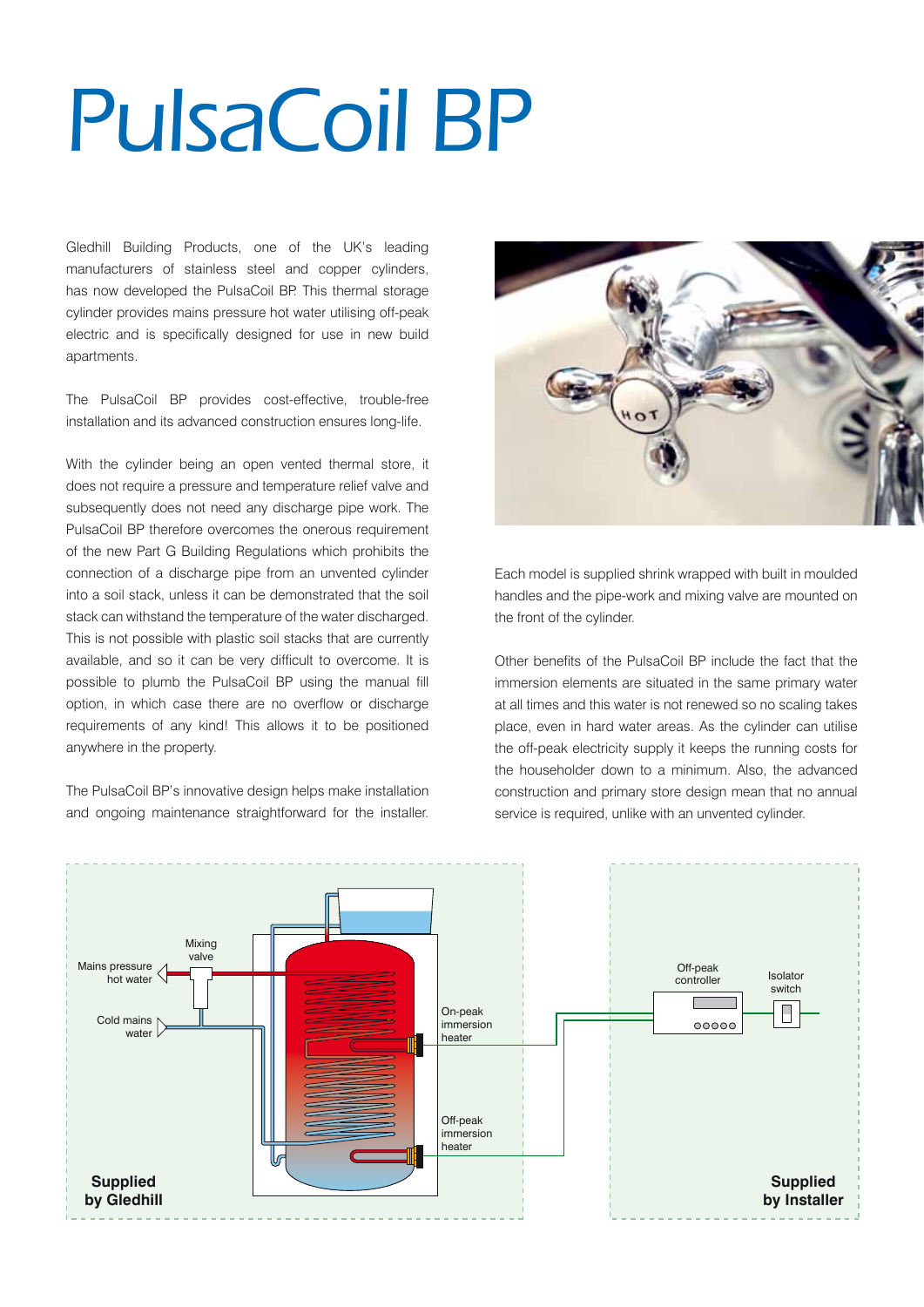|                          |               |                 | <b>PulsaCoil BP Technical Specification</b> |                 |                 |
|--------------------------|---------------|-----------------|---------------------------------------------|-----------------|-----------------|
| <b>Description</b>       |               | <b>PCBP 120</b> | <b>PCBP 150</b>                             | <b>PCBP 180</b> | <b>PCBP 220</b> |
| Appliance height         | mm            | 1131            | 1332                                        | 1533            | 1734            |
| Appliance width          | mm            | 560             | 560                                         | 560             | 560             |
| Appliance depth          | mm            | 605             | 605                                         | 605             | 605             |
| Approx weight (empty)    | kg            | 54              | 63                                          | 69              | 78              |
| Approx weight (full)     | kg            | 172             | 205                                         | 234             | 268             |
| Total volume (nominal)   | litres        | 118             | 142                                         | 165             | 190             |
| Volume heated (on-peak)  | litres        | 60              | 60                                          | 70              | 80              |
| Heat loss                | kWh/24hr      | $1.12$          | 1.31                                        | 1.50            | 1.60            |
| Max. hot water flow rate | litres/minute | 18              | 18                                          | 22              | 22              |

#### **Model Selection Notes:**

\* To maximise the use of cheaper rate off-peak electric, it is recommended that a larger cylinder is fitted when only a standard 7 hour off-peak tariff is available. With a 10 hour tariff, a smaller cylinder can be used as it is heated up by off-peak electric more frequently. This is shown in the model selection table below.

| <b>PulsaCoil BP Model Selection</b>          |            |                 |                 |                 |                 |  |  |
|----------------------------------------------|------------|-----------------|-----------------|-----------------|-----------------|--|--|
| Bedroom                                      |            |                 | $1-2$           | $2 - 3$         | $2 - 3$         |  |  |
| <b>Bathroom</b>                              |            | 1 or            | 1 or            |                 |                 |  |  |
| En-suite shower room                         |            |                 |                 |                 | 2               |  |  |
| Model selection data *<br>(7 hour off-peak)  | Model size | <b>PCBP 150</b> | <b>PCBP 150</b> | <b>PCBP 180</b> | <b>PCBP 220</b> |  |  |
| Model selection data *<br>(10 hour off-peak) | Model size | <b>PCBP 120</b> | <b>PCBP 150</b> | <b>PCBP 150</b> | <b>PCBP 180</b> |  |  |

#### **Notes:**

1. The appliance is supplied on a 100mm high installation base and comes complete with a separate top up cistern. This can be installed with or without an overflow/ warning pipe as required.

2. An allowance for the top up cistern and the 100mm installation base are both included in the minimum cupboard dimensions.

3. Where the mains water hardness exceeds 200ppm provision should be made to treat the feed water to reduce the rate of accumulation of lime scale. The optional factory fitted in-line scale inhibitor should be specified at the time of order for hardness levels between 200 and 300ppm (mg/l). Where the water is very hard ie 300ppm (mg/l) and above the optional polyphosphate type scale inhibitor should be specified at the time of order.



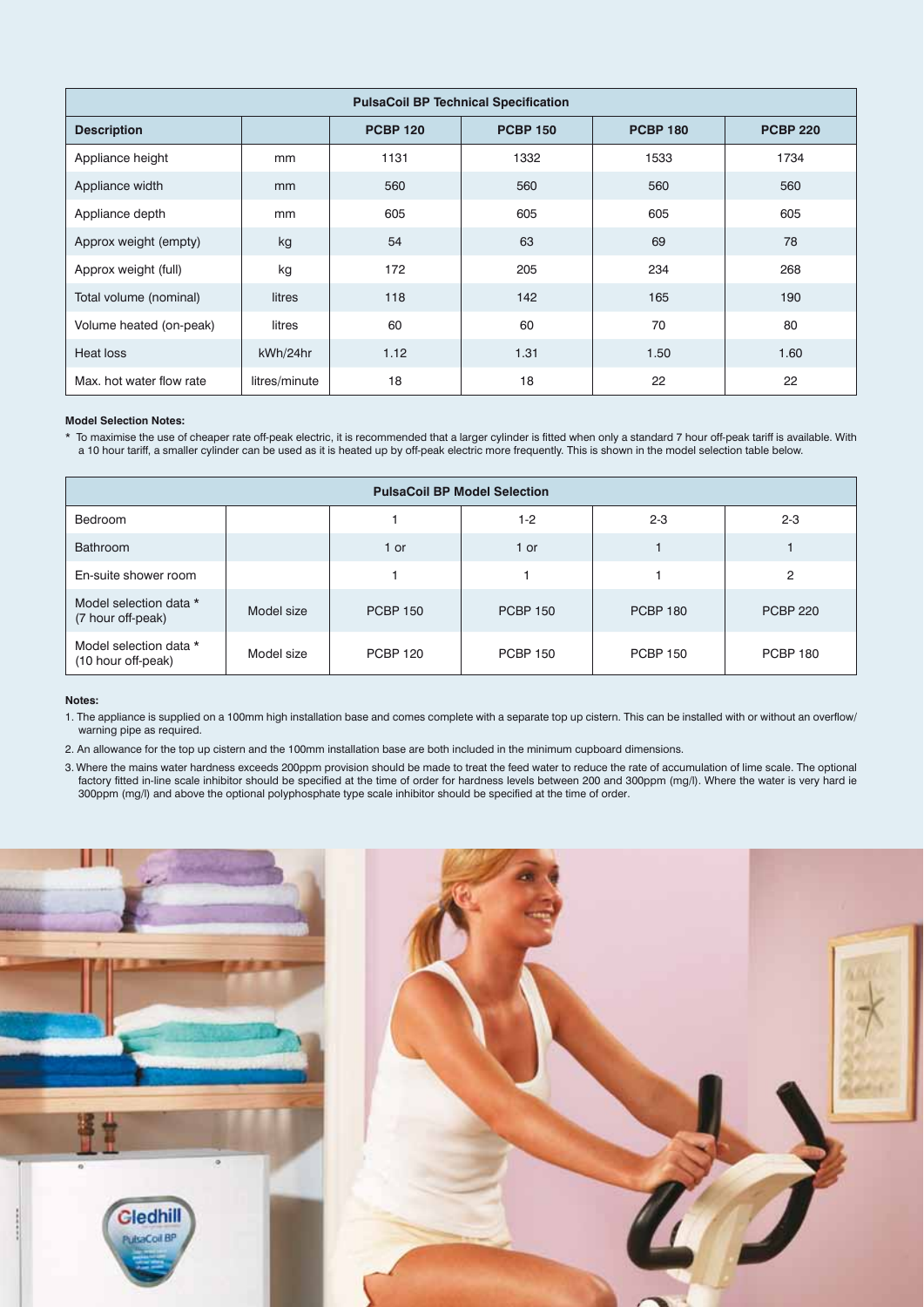# PulsaCoil BP Solar

The PulsaCoil BP Solar is the optimum way to take advantage of both solar energy and low cost electricity tariffs, such as Economy 7. The unit will provide mains pressure hot water with power shower performance, making it the cost effective, energy efficient solution for apartments.

Solar panels collect the solar energy and this is then used to heat the water in the PulsaCoil BP. This process happens during the day, so consequently, when the off-peak electricity demand is activated, it does not require as much energy to bring the store up to the desired temperature.

Solar panels and hot water cylinders harvest the sun's energy all year around and therefore potentially bring down your energy bills by a considerable amount, typically providing up to 50% of the year round energy required for hot water.

The PulsaCoil BP Solar is based on the original principal of the PulsaCoil BP, but with the addition of the solar input, so

you still benefit from the innovative design helping to make installation and ongoing maintenance straightforward for the installer and immersion elements which are situated in the same primary water at all times, so no scaling takes place, even in hard water areas.



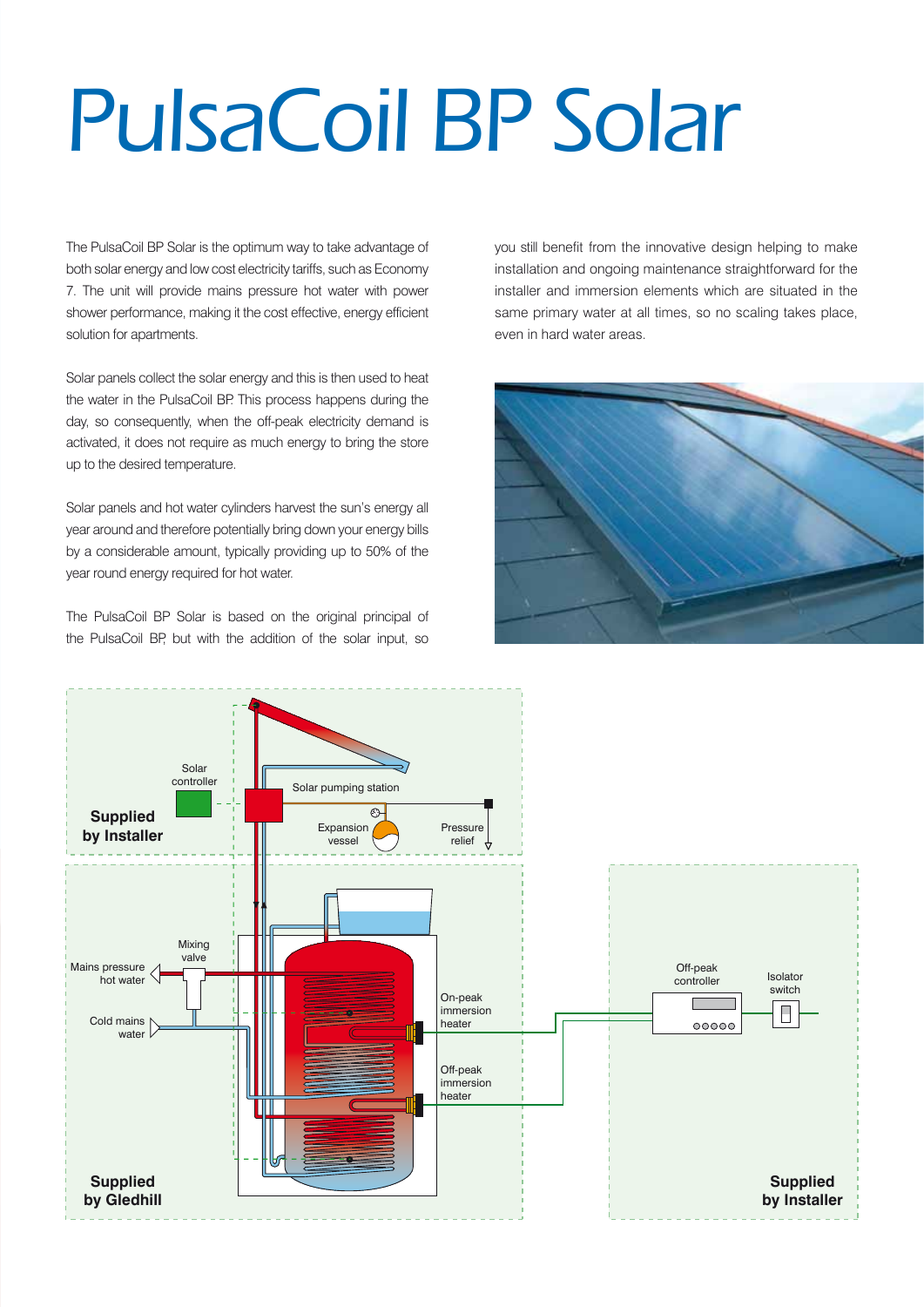| <b>PulsaCoil BP Solar Technical Specification</b> |               |                     |                     |                     |  |  |
|---------------------------------------------------|---------------|---------------------|---------------------|---------------------|--|--|
| <b>Description</b>                                |               | <b>PCBP 150 SOL</b> | <b>PCBP 180 SOL</b> | <b>PCBP 220 SOL</b> |  |  |
| Appliance height                                  | mm            | 1332                | 1533                | 1734                |  |  |
| Appliance width                                   | mm            | 560                 | 560                 | 560                 |  |  |
| Appliance depth                                   | mm            | 605                 | 605                 | 605                 |  |  |
| Approx weight (empty)                             | kg            | 69                  | 78                  | 85                  |  |  |
| Approx weight (full)                              | kg            | 219                 | 258                 | 295                 |  |  |
| Total volume (nominal)                            | litres        | 150                 | 175                 | 200                 |  |  |
| Volume heated (on-peak)                           | litres        | 60                  | 65                  | 70                  |  |  |
| Dedicated solar volume                            | litres        | 57                  | 64                  | 73                  |  |  |
| Heat loss                                         | kWh/24hr      | 1.31                | 1.50                | 1.60                |  |  |
| Max, hot water flow rate                          | litres/minute | 18                  | 22                  | 22                  |  |  |

#### **Model Selection Notes:**

To maximise the use of cheaper rate off-peak electric, it is recommended that a larger cylinder is fitted when only a standard 7 hour off-peak tariff is available. With a 10 hour tariff, a smaller cylinder can be used as it is heated up by off-peak electric more frequently. This is shown in the model selection table below.

To meet Building Regulations it is necessary to select a cylinder with adequate dedicated solar volume for the property size. This precludes the option to use a smaller cylinder where a 10 hour off-peak tariff is available. However, a 10 hour tariff will still minimise the running costs for the householder, particularly in winter months.

| <b>PulsaCoil BP Solar Model Selection</b>    |                 |                     |               |               |  |  |
|----------------------------------------------|-----------------|---------------------|---------------|---------------|--|--|
| <b>Bedroom</b>                               |                 |                     | $1 - 2$       | 1-2           |  |  |
| <b>Bathroom</b>                              |                 | 1 or                | 1 or          |               |  |  |
| En-suite shower room                         |                 |                     |               |               |  |  |
| Model selection data *<br>(7 hour off-peak)  | Floor area $m2$ | Up to $40m^2$       | Up to $50m^2$ | Up to $65m^2$ |  |  |
|                                              | Model size      | <b>PCBP 150 SOL</b> | PCBP 180 SOL  | PCBP 220 SOL  |  |  |
| Model selection data *<br>(10 hour off-peak) | Floor area $m2$ | Up to $40m^2$       | Up to $50m^2$ | Up to $65m^2$ |  |  |
|                                              | Model size      | PCBP 150 SOL        | PCBP 180 SOL  | PCBP 220 SOL  |  |  |

#### **Notes:**

1. The appliance is supplied on a 100mm high installation base and comes complete with a separate top up cistern. This can be installed with or without an overflow/ warning pipe as required.

2. An allowance for the top up cistern and the 100mm installation base are both included in the minimum cupboard dimensions.

3. Where the mains water hardness exceeds 200ppm provision should be made to treat the feed water to reduce the rate of accumulation of lime scale. The optional factory fitted in-line scale inhibitor should be specified at the time of order for hardness levels between 200 and 300ppm (mg/l). Where the water is very hard ie 300ppm (mg/l) and above the optional polyphosphate type scale inhibitor should be specified at the time of order.